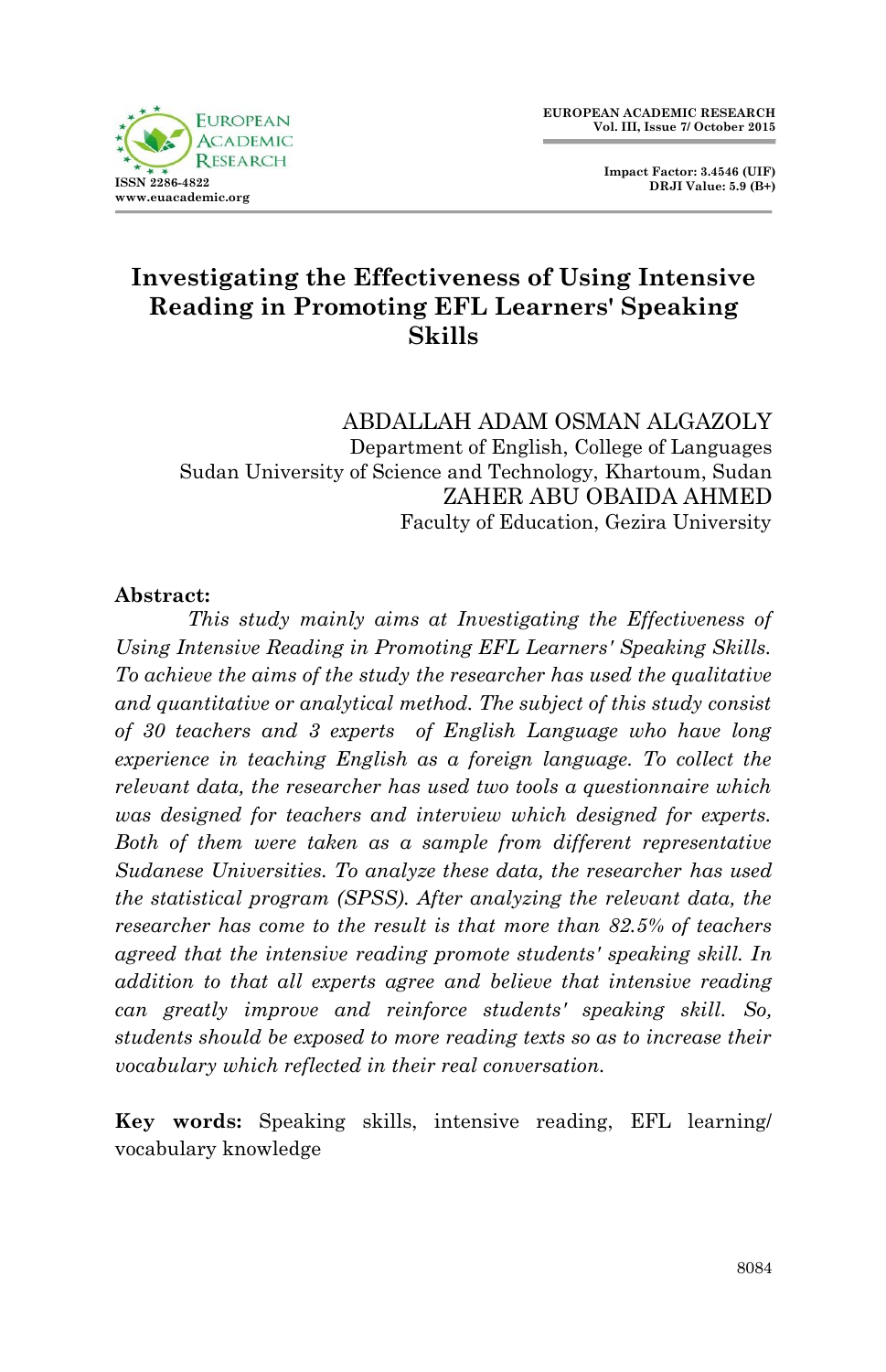## **1. INTRODUCTION**

Language acquisition is not easy task to learn it. So, without intensive reading it is difficult to acquire it easily. Therefore, reading is a good way to reinforce students' speaking skill. A good reader is able to understand sentences and structures of a written text. Bright and McGregor(1970, p.53) assured that reading is "the most pleasant route to command of the language', because it is via reading 'the student is most likely to find words used memorably with force and point." It appears that reading is a key factor in language learning. According to Ur (1996, p.120), "of all the four skills (listening, speaking, reading and writing), speaking seems intuitively the most important".

Therefore, reading outside the classroom is the most significant influence students on oral communication ability. Students who read a lot are more likely to speak English well. Students through reading can develop in both fluency and accuracy of expression in their speaking. Davies and Pearse (2000) stress the importance of communication as: "Real success in English teaching and learning is when the learners can actually communicate in English inside and outside the classroom. Moreover, Speaking is a productive skill in the oral mode. It is like the other skills, but it is more complicated than it seems at first and involves more than just pronouncing words. So, students must be exposed to activities of language more so as to acquire it.

## **LITERATURE REVIEW**

### **2. Speaking**

Speaking is the process of how to build and share the meaning between two or more through using the verbal and non-verbal symbols, and this can be used in a variety of contexts as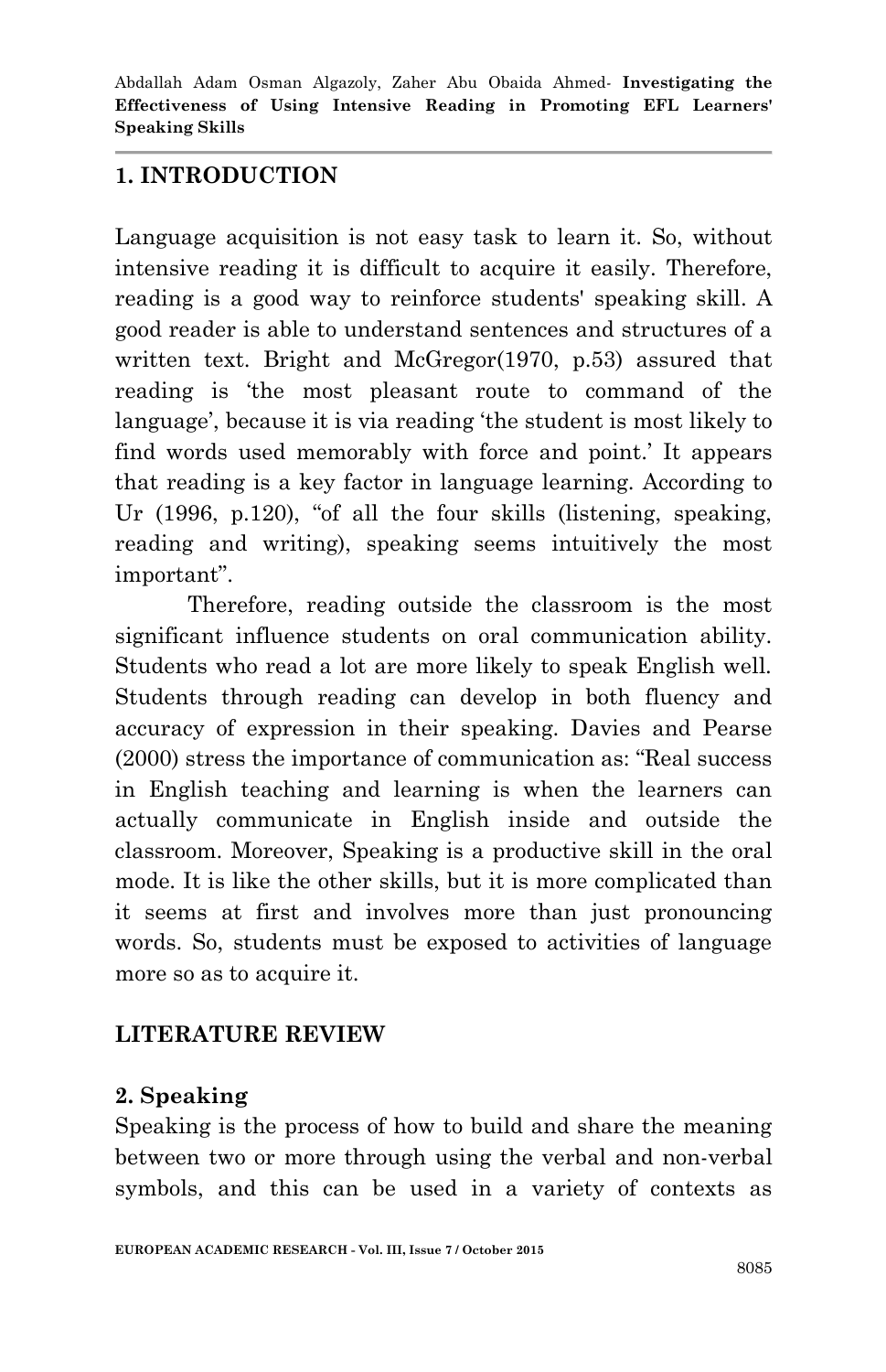stressed by Chaney (1998:13). So, speaking is the most important of the four language skills in second language learning and teaching because students nowadays perceive communication with others as being so important and they realize the fact that this may open more opportunities for them to get acquainted with different cultures. Despite its obvious importance, for many years teaching speaking has been undervalued. Moreover, English language teachers have continued to teach their students speaking only through repetition of drills or memorization of dialogues. However, nowadays the needs of the students require that the teaching of speaking must be with the aim of improving students' communicative skills. The reason for this is that the students need to express themselves and learn how to follow the social and cultural rules appropriately in the different communicative events. So, the students must be exposed to more interactive situations in order to speak well in the target language. If they do not involve in the interaction with their teachers or among themselves and practice conversation inside and outside the classroom, they will never succeed to be more active to learn and acquire good speaking skills. And this is can be clear according to ( Kaçar & Zengin, 2009; Kim, 1999; Songsiri, 2007) they had noted that" Students want to learn English, because their most desire to master English speaking skill among the four major language skills. For many years, teachers have been using the Audio-lingual Method in their teaching of speaking where students are forced to memorize and repeat conversations from the textbooks. What they did not realize was that textbook conversations were not realistic and not similar to everyday English conversations. Instead of memorizing, teachers must realize that the interaction between speakers in language learning should be more important, they must turn their views to more modern approaches such as the communicative language teaching method and created content-,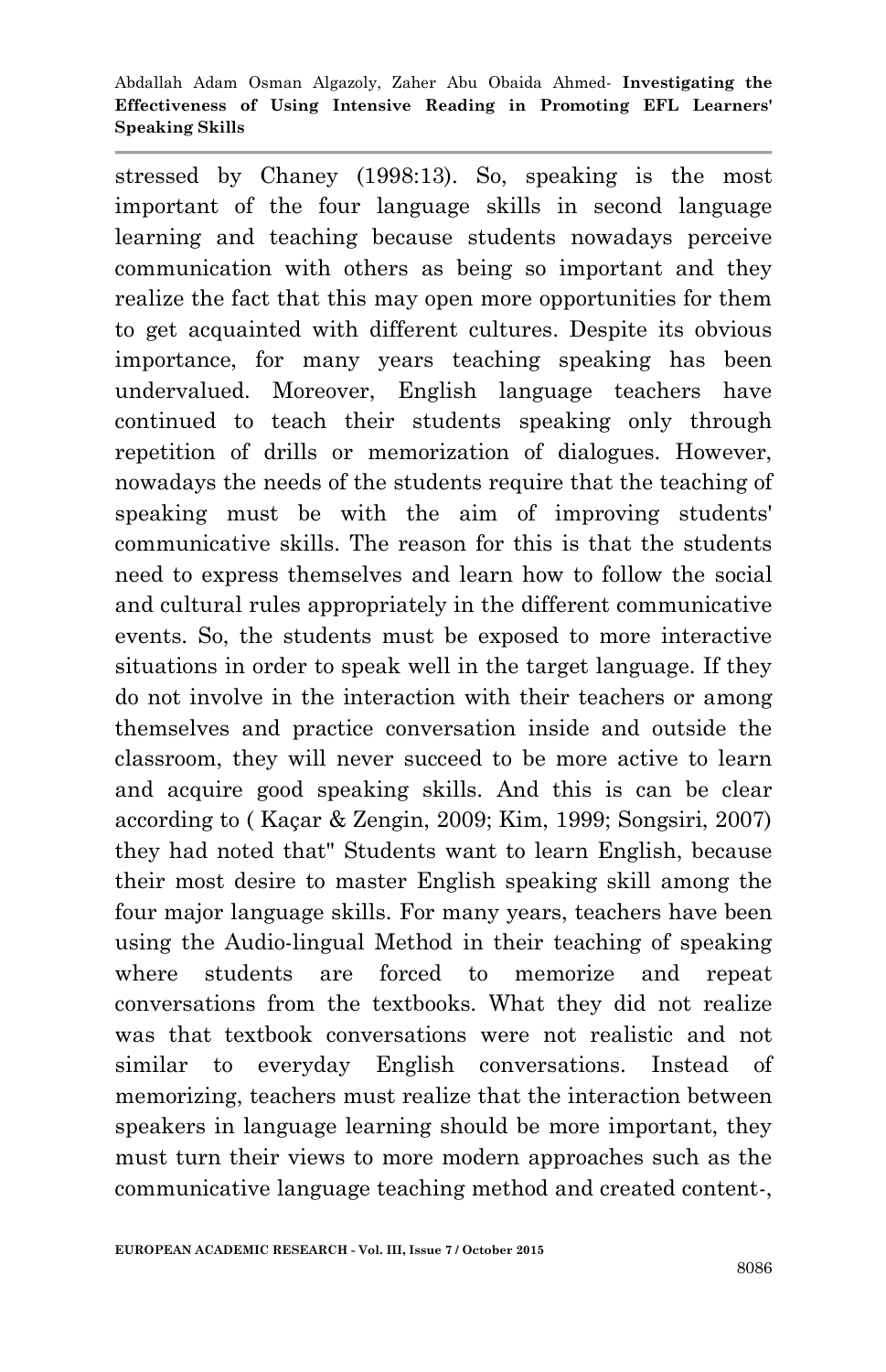task- based teaching methods and activities in the classroom (Nunan, 2003). In spite of the modernization and change in teaching speaking, traditional approaches in language learning and problems stemming from educational settings especially in EFL contexts have continued to dominate. Consequently, many learners remain far away from using language at an adequate communication level. As cited in Zawawi *et al* (2005), Littlewood (1992) points out that the classroom must provide a unique social environment and this view has been proven effective in developing L2. Learners who study L2 for educational or personal profits in places where L2 is not used in society cannot use it outside of the classroom. Unfortunately, opportunities to use L2 in classrooms are always limited because the target language is taught only as a subject and is not commonly used as a medium of communication outside the classroom. So, the students suffer a lot in order to learn the target language easily. Ellis (1994:214) noted that "formal learning takes place through conscious attention to rules and principles and greater emphasis is placed on mastery of the subject matter that was treated as a decontextualized body of knowledge". Nowadays, along with the strong position of English as a language for international communication, the teaching of speaking skill has become increasingly important in the teaching of English as a second or foreign language (ESL/EFL) context. Teaching of speaking skill is also important due to the large number of students who want to study English in order to be able to use English for communicative purposes. This point is emphasized by Richards and Renandyas (2002:201) who state that "a large percentage of the world's language learners study English in order to develop proficiency in speaking". Moreover, students of second/foreign language education programs are considered successful if they can communicate effectively in the language.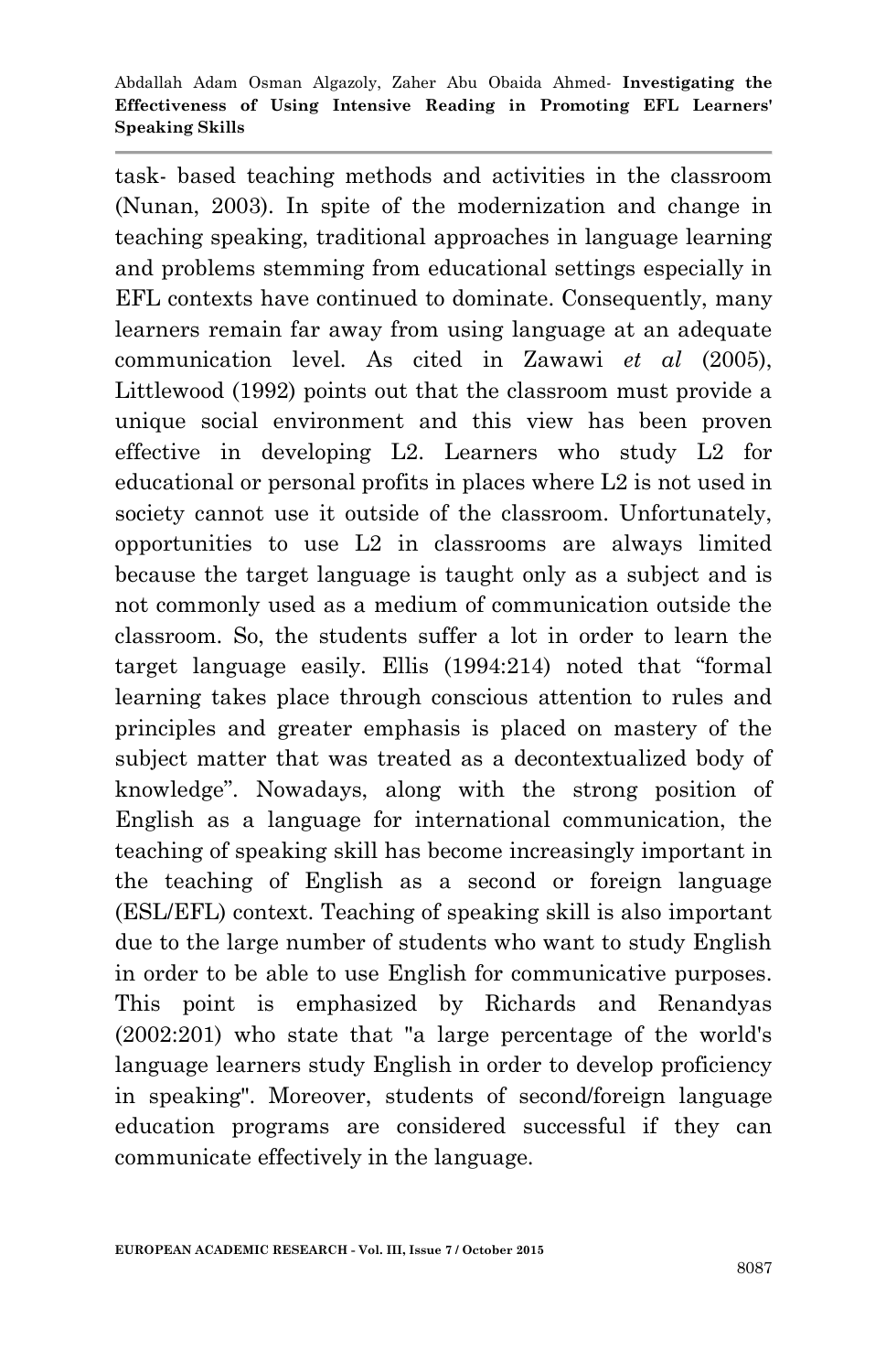## **3. Reading**

Reading is one of the most effective ways of foreign language learning. Reading simply is the interpretation of a written message. Walter R. Hill (1979, p.4) briefly defines reading as what the reader does to get the meaning he needs from contextual resources. There is an increasingly high relationship between intensive reading and speaking skills. This is very clear because there is no question that people who develop large reading vocabularies tend to develop large speaking vocabularies. Indeed, reading power relies on continuous improvement in vocabulary knowledge that provides oral communication and gives students self-confidence to practice English. The importance of word knowledge, which facilitates speaking skills, has been a major resource in the development of reading skills. Therefore fostering improvement in word knowledge through wide reading has the potential for fostering improvement in speaking skills.

Reading is a fluent process of readers combining information from a text and their own background knowledge to build meaning and the goal of reading is comprehension (Nunan, 2003, p.68). The ability to read requires that the reader draw information from a text and combine it with information and expectations that the reader already has (Grabe, Stoller, 2001, p.187). Alderson J.C. (2000) states that reading is built from two components: word recognition and comprehension. These two components gained through reading will foster learners' language competence. Krashen and Terrell (1989, p.131) point out that reading enables learners to comprehend better which is an important factor that can develop language competence.

Reading can be described as the process of extracting meaning from printed or written material. This is the ability to decode meaning from graphic symbols as illustrated by Goodman (1967.113) Reading is similar to listening where the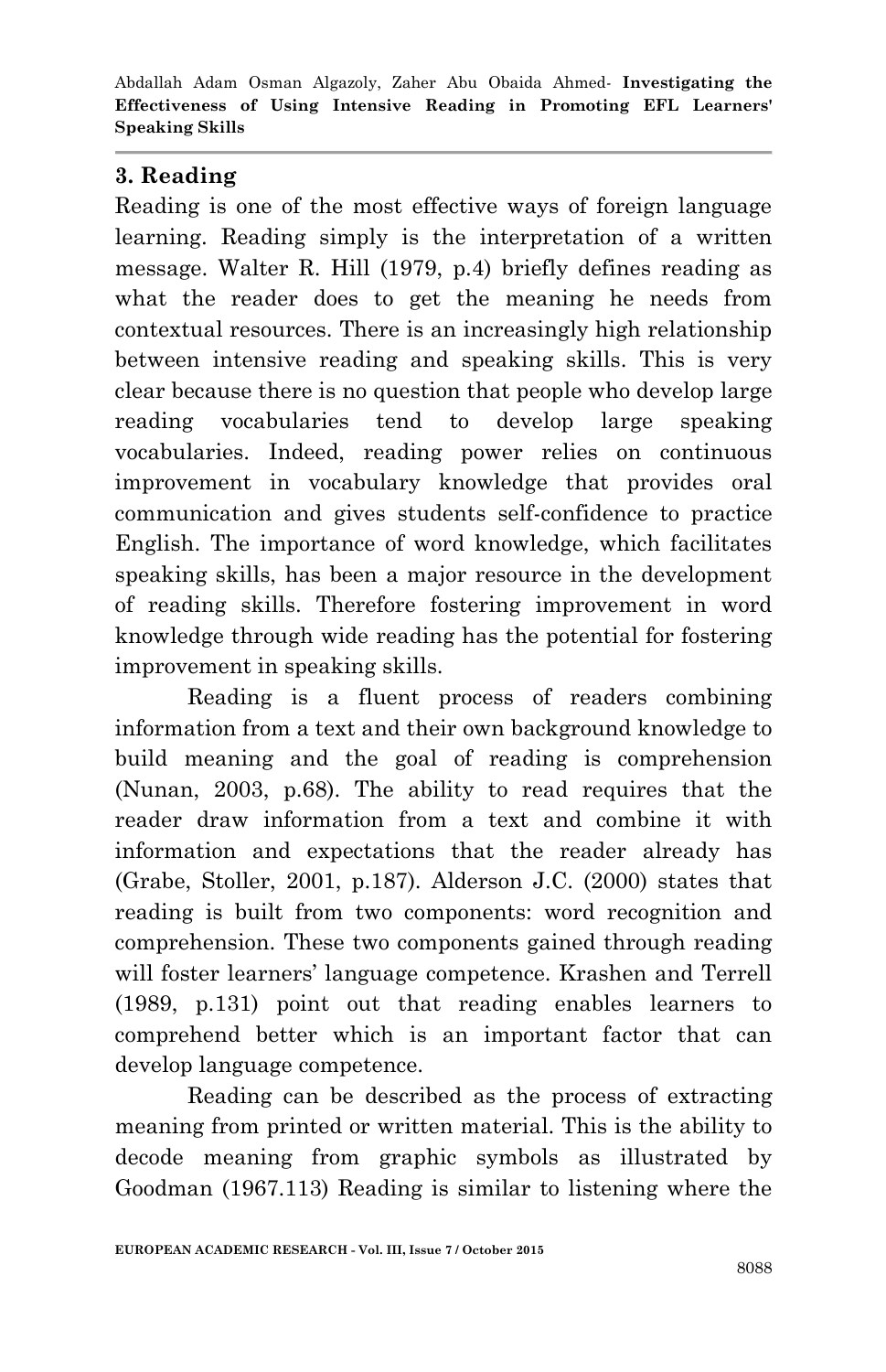listener tries to decipher the spoken symbols to comprehend the speech. Reading however, involves a whole series of subsidiary skills. These include the recognition of the alphabetic system, the correlation of the graphic symbols with formal linguistic elements, as well as intellectual comprehension and mechanical eye movement. In addition to that intensive reading is a good classroom activity carried on under the guidance of the teacher. It is mainly concerned with texts and involves focusing upon new words, structures, expressions, functions, pronunciations, and on cultural insights. It is carefully guided so that thorough understanding of the content can be reflected in students' oral communication.

However, there are further roles teachers need to adopt when asking students to read intensively.

- 1- **Organizer**: teachers need to tell students what their reading purpose is, and give those clear instructions about how to achieve it, and how long they have to do this.
- 2- **Observer**: when teachers ask students to read on their own teachers need to give them space to do so. This means restraining themselves from interrupting that reading, even though the temptation may be to add more information or instructions. While students are reading teachers can observe their progress since this will give them valuable information about how well they are doing individually and collectively, and will tell teachers whether to give them some extra time or, move to organizing feedback more quickly than teachers had anticipated.
- 3- **Feedback organizer**: when students have completed the task, teachers can lead a feedback session to check that they have completed the task successfully. Teachers may start by having them compare their answers in pairs and then ask for answers from the class in general or from pairs in particular. Students often appreciate giving paired answers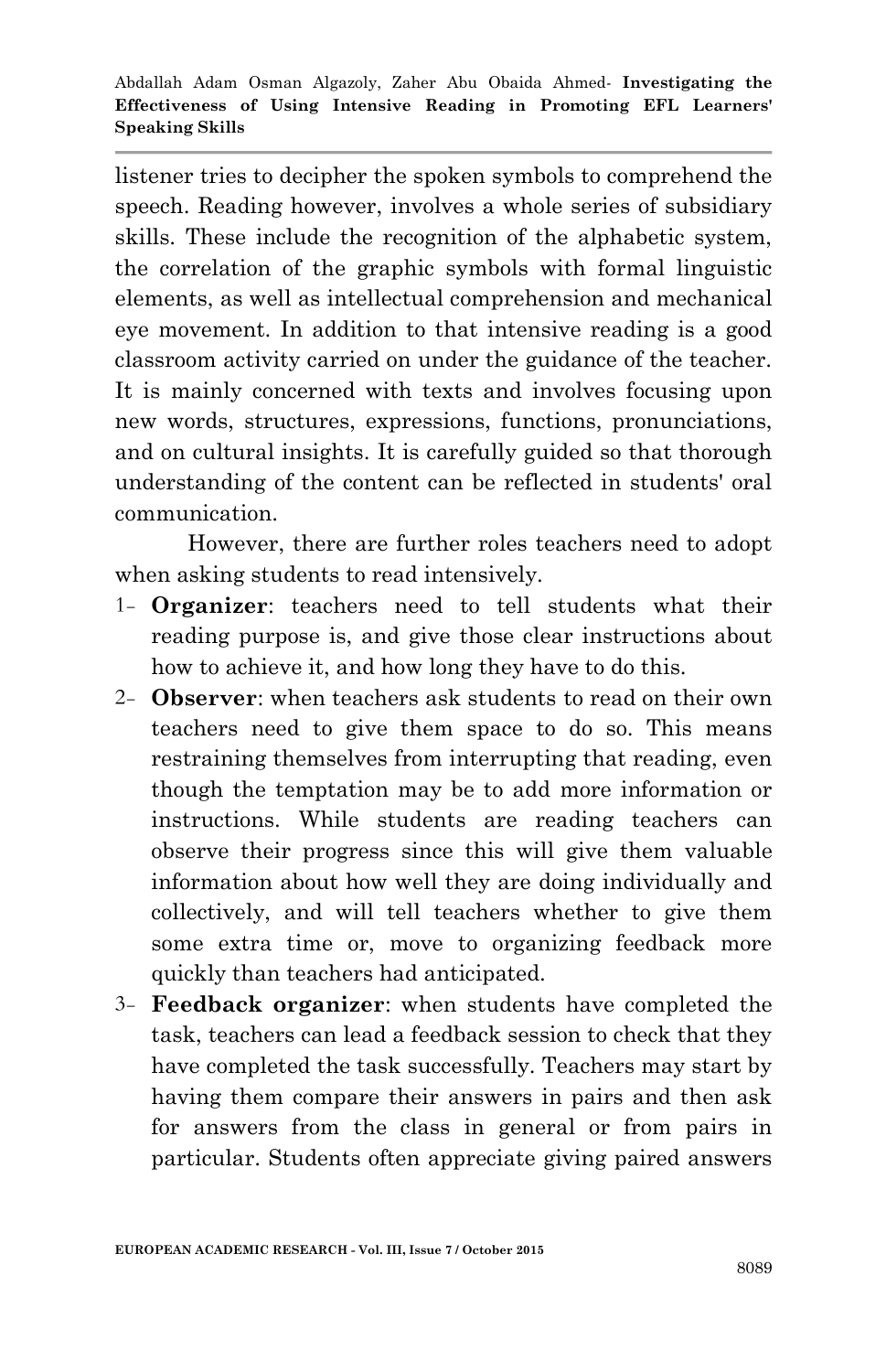like this since, by sharing their knowledge, they are also sharing their responsibility for the answers.

It is important to be supportive when organizing feedback after reading if teachers are to counter any negative feelings students might have about the process, and if teachers wish to sustain their motivation.

4- **Prompter**: when students have read a text teachers can prompt them to notice language features in that text. Teachers may also, as controllers, direct them to certain features of text construction, clarifying ambiguities, and making them aware of issues of text structure which they had not come across previously. Harmer (2001: 210-213).

# **3. AIMS AND SCOPE OF THE STUDY**

The paper aims to identify the possibility and effectiveness of intensive reading in promoting EFL learners' speaking skills. Moreover, this paper is hoped to provide information and to see if there is strongly relationship between intensive reading and speaking skills in promoting and improving students' ability in oral communication.

## **4. METHODS**

One of the qualitative research designs, the case study, which is the most widely used approach in qualitative studies (Gall, Gall, & Borg, 2003), and which helps researchers to understand a phenomenon in-depth regardless of the numbers of contexts and subjects for the study (McMillan & Schumacher, 2006) was adopted in the study. From Yin (2003)'s case study designs, multiple-case design with embedded unit of analysis was accepted as a model. Therefore, the study was designed to answer the following question;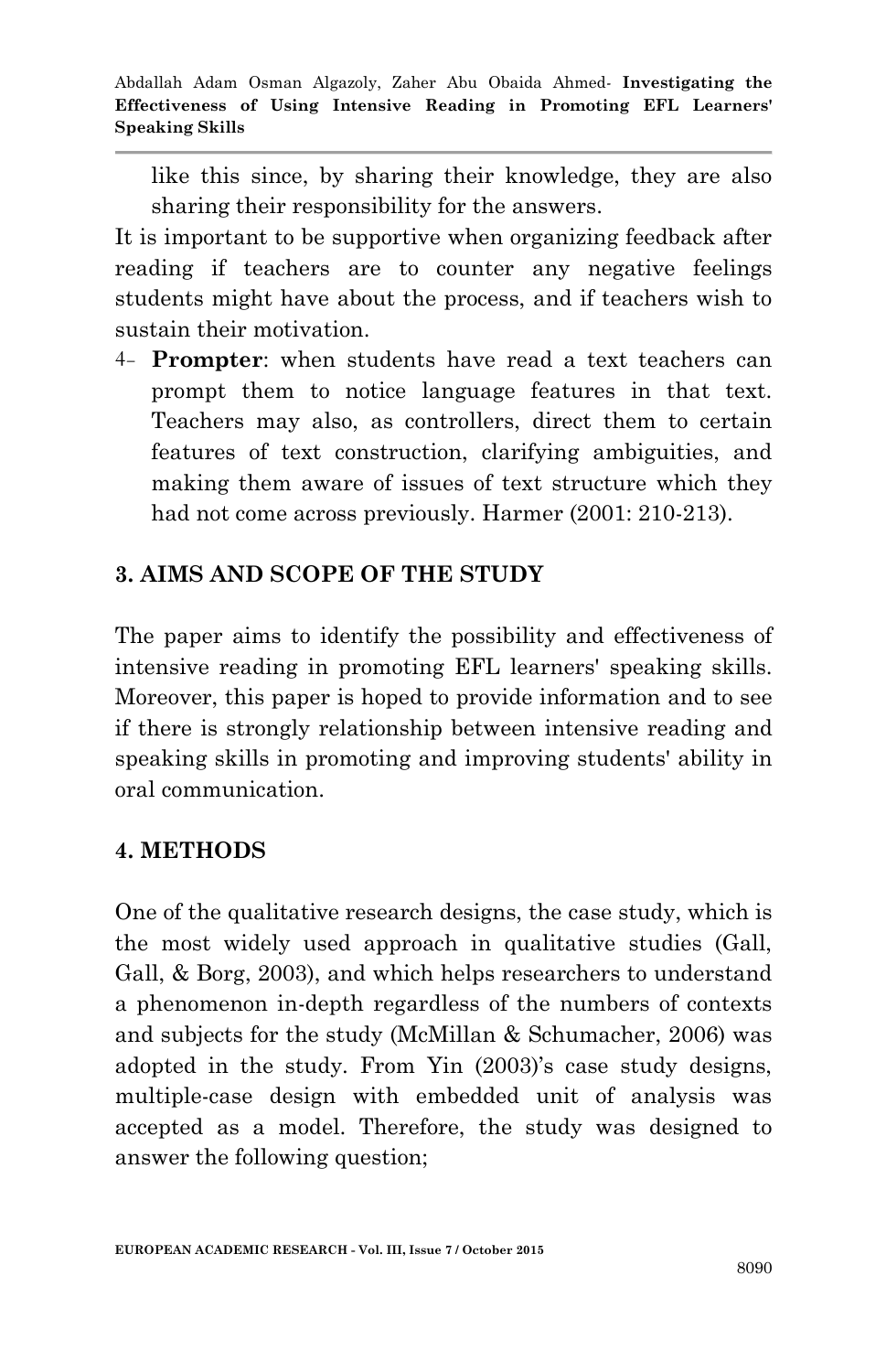1- To what extent can intensive reading promote EFL Students' speaking skills?

## **4.1 Subjects**

The subjects of this study have included two groups the first group was composed from teachers of English language in some representative Sudanese Universities, they are teaching English as a foreign language at the departments of English language and linguistics. And the second group was some experts who have long experienced in the same field.

### **4.2 Sample**

Thirty teachers and three experts were randomly selected from different Sudanese Universities. And all of them have been teaching English as a foreign language.

#### **4.3 Instruments**

Two instruments were used in the study, the first one is a questionnaire (five point Liker type scale) was designed for teachers, and the second one is an interview which was designed for experts and both of them were developed respectively. The questionnaire and interview were tryout and piloted before finalization. After tryout and piloting, the questionnaire and interview were reviewed by two experts and five doctoral research fellows.

### **4.4 Data Collection and Analysis**

Data collection procedures include two sections. The first part is about the determination of teachers who answered the questionnaire. The researcher was distributed thirty questionnaires to the thirty teachers by hand and then he collected their questionnaires and analyzed them by using (SPSS) program. The second part is an interview; the researcher has made appointment with the experts to carry out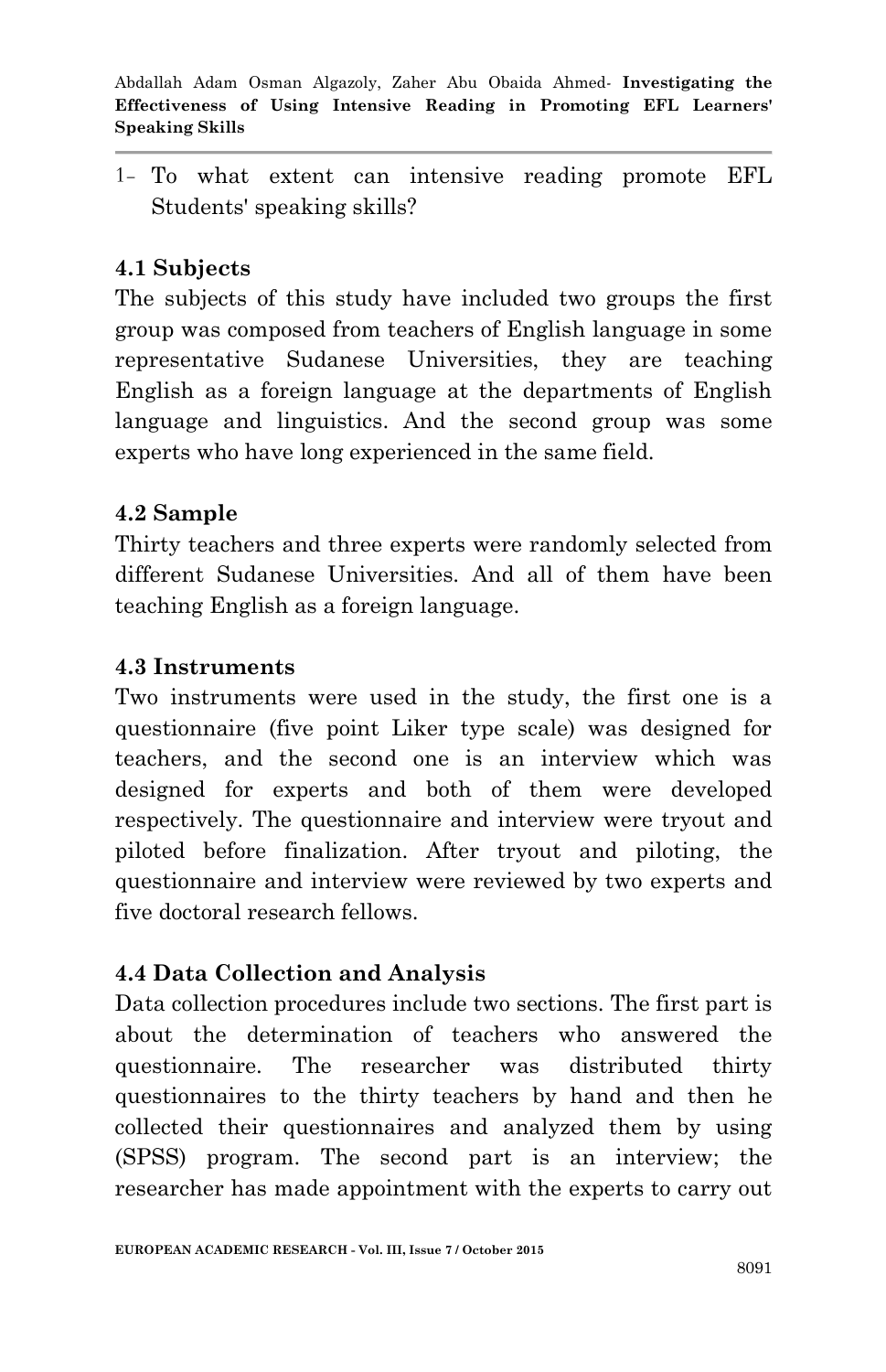the interview. Interviews were conducted face to face and one by one to allow the experts to express their thoughts and ideas about the interviews' questions. Then, the answers which had given to interview questions were descriptively analyzed and presented in the findings below.

## **4.5 Findings and Discussion**

**Table (1)**

Research findings are presented via two sub-sections based on the questionnaire and interview questions.

**Variable 1:** (Learners are exposed to intensive reading to promote their speaking skill).

| Variable       | Frequencies | Percentages |
|----------------|-------------|-------------|
| Strongly agree | 21          | 52.5%       |
| agree          | 12          | 30.%        |
| Neutral        |             | 2.5%        |
| disagree       | 6           | 15.%        |
| Total          | 40          | 100.%       |

As shown in the table (1) above 52.5% of teachers strongly agreed that when students are exposed to the intensive reading they can promote and develop their speaking skill and 30% of them agree, whereas 15% of the teachers disagree while 2.5% is neutral. This means that the majority of teachers have responded the alternative strongly agree and agree which represent 82.5% from the whole sample of the group assured that intensive reading promote students' speaking skill.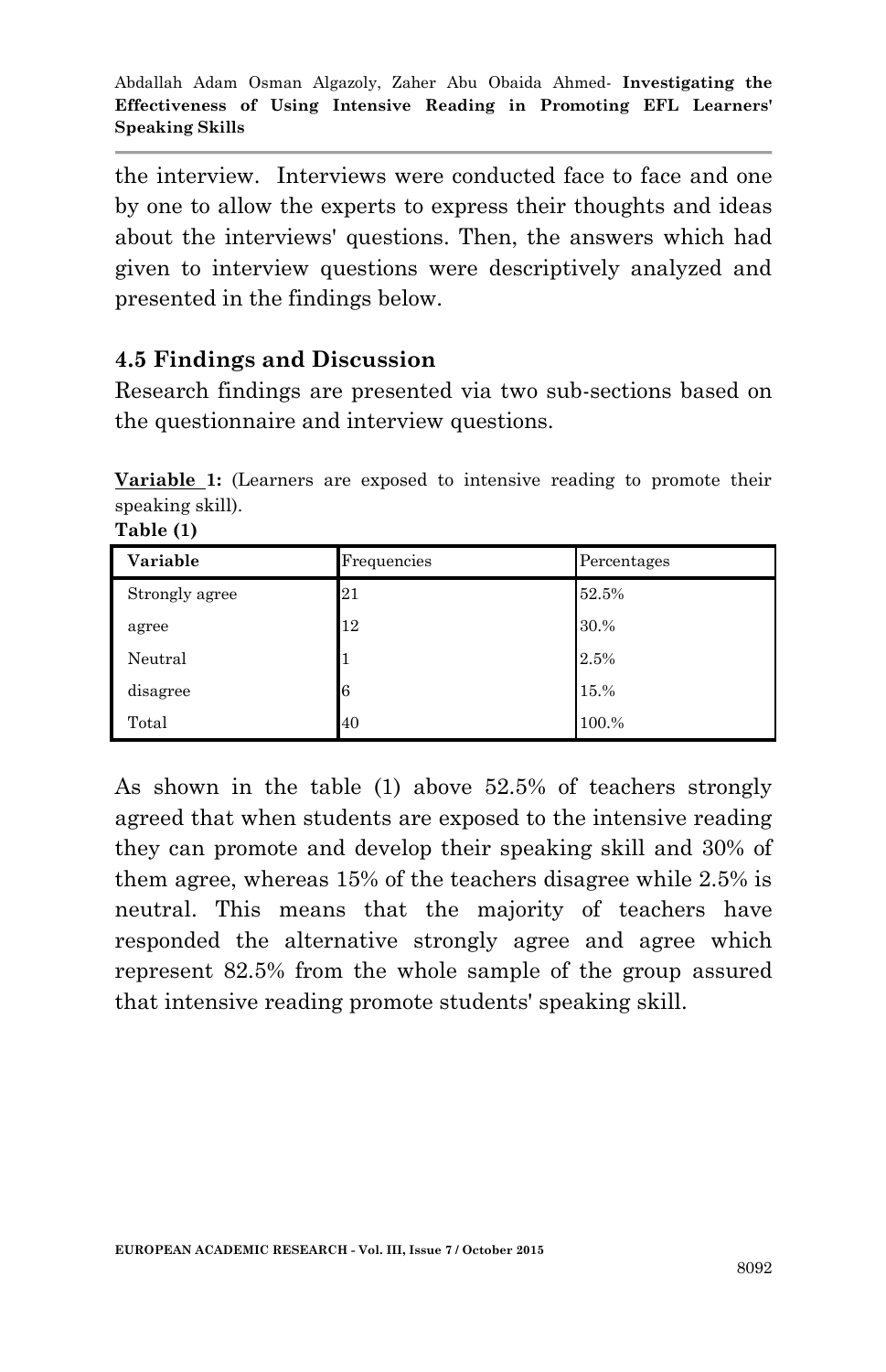| Variable          | Frequencies | Percentages |
|-------------------|-------------|-------------|
| Strongly agree    | 18          | 45.%        |
| Agree             | 17          | 42.5%       |
| Neutral           | 4           | 10.%        |
| Disagree<br>Total |             | 2.5%        |
|                   | 40          | 100.%       |

**Variable 2:** (Intensive reading influences the oral mastery of EFL students. **Table (2)**

As displayed in the table (2) above 45% of teachers strongly agrees and 42.5% of them agree. While 10% of them are neutral and just one is disagree which shaped 2.5%. From the above explanation it is quite clear that the majority of teachers which shaped 87.5% from the whole group agreed that when students practice intensive reading more and more this is can influence their mastering speaking skill. According to above interpretation of the table students must be trained well to practice intensive reading more so as to raise their speaking skill.

**Variable 3:** (The purpose of reading is to integrate a reading text to enhance students' speaking skills.)

| Table (3) |
|-----------|
|-----------|

| Variable       | Frequencies    | Percentages |
|----------------|----------------|-------------|
| Strongly agree | 16             | 40.%        |
| Agree          | 19             | 47.5%       |
| Neutral        | 3              | 7.5%        |
| Disagree       | $\overline{2}$ | 5.%         |
| Total          | 40             | 100.%       |

According the table (3) above shows that 40% of teachers strongly agree and 47.5% agree this means 87.5% of teachers supported the variable which said "the purpose of reading is to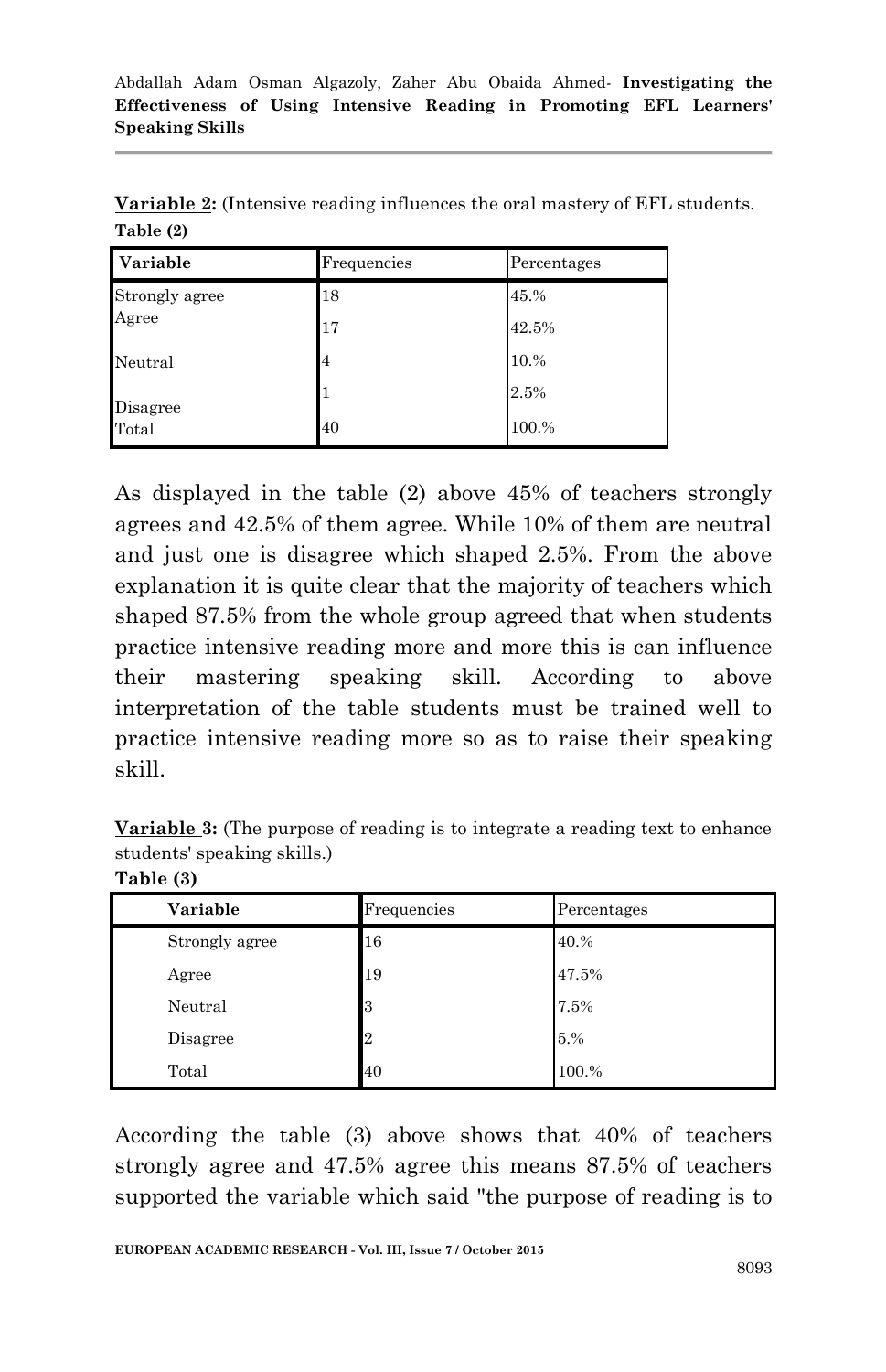integrate a reading text to enhance students' speaking skills" while 7.5% of them are neutral and 5% of teachers are disagree with the variable.

**Variable 4:** (Teaching of reading is to develop the students' abilities to comprehend specific oral communicative information). **Table (4)**

| Variable         | Frequencies | Percentages |
|------------------|-------------|-------------|
| Strongly agree   | 18          | 45.%        |
| Agree<br>Neutral | 14          | 35.%        |
| Disagree         | 5           | 12.5%       |
| Total            | 13          | 7.5%        |
|                  | 40          | 100.%       |

As shown in the table (4) above there are 45% of teachers strongly agree and 35% of them agree this is representing 80% of teachers from the whole sample agreeing that teaching of reading is to develop students' abilities to comprehend specific oral communicative information. While 12.5% of them are neutral and 7.5% are disagree and this is very clear from the discussion in the table above that the majority of teachers agree with the view of variable.

**Variable 5:** (Reading inside the classroom influences significantly students' oral communicative ability).

| Table (5) |  |
|-----------|--|
|-----------|--|

| Variable       | Frequencies    | Percentages |
|----------------|----------------|-------------|
| Strongly agree | 17             | 42.5%       |
| Agree          | 19             | 47.5%       |
| Neutral        | $\overline{2}$ | 5.%         |
| Disagree       | $\overline{2}$ | 5.%         |
| Total          | 40             | 100.%       |

As explained in the table (5) above 42.5% of teachers are strongly agree and 47.5% of them agree while 5% are neutral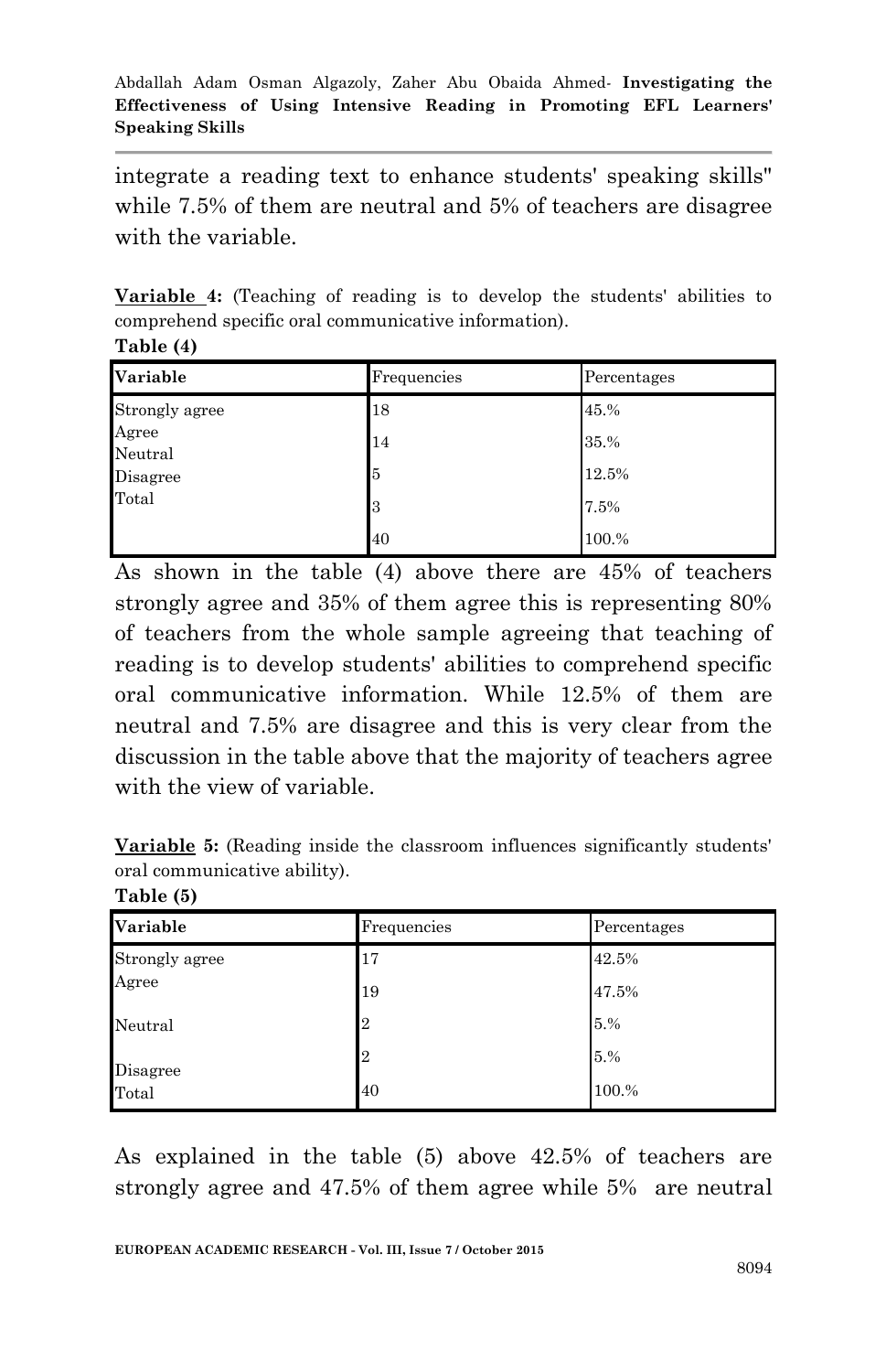and 5% are disagree this shows that the majority of teachers which are representing 90% from the whole sample agreed that reading inside the classroom influences significantly students' oral communicative ability'

# **Analysis of Teachers' Questionnaire and experts' Interview:**

According to the analysis and discussion from above tables of teachers' questionnaire the researcher has come to these findings: more than 82.5% of teachers strongly agree and stated that the intensive reading is very effective in promoting students' speaking skill; and this is can be obtained when teachers use intensive reading as a medium of oral communication. It means that teachers are promoting English in the classroom to reinforce speaking skill. It will benefit to students in their daily life speech. In addition to that about 87.5% of teachers agree that when students practice intensive reading more and more this is can influence their mastering speaking skill. So, intensive reading is very necessary for the competency in communication. It is fact that without having reading English communication may not improve up to desire benchmark. Because about 87.5% of teachers assured that the most purpose of intensive reading in the classroom is to integrate a reading text to enhance students' speaking skills. Whereas 80% of teachers indicated that teaching of reading is almost develop students' abilities to comprehend specific oral communicative information and this is need more efforts to reinforce intensive reading inside and outside the classroom so as to influence significantly students' oral communicative ability. Moreover, the all experts agreed and believed that intensive reading can greatly improve and reinforce students' speaking skill. This is obvious when they grasp the meaning of a reading text, that is to say the idiomatic expressions and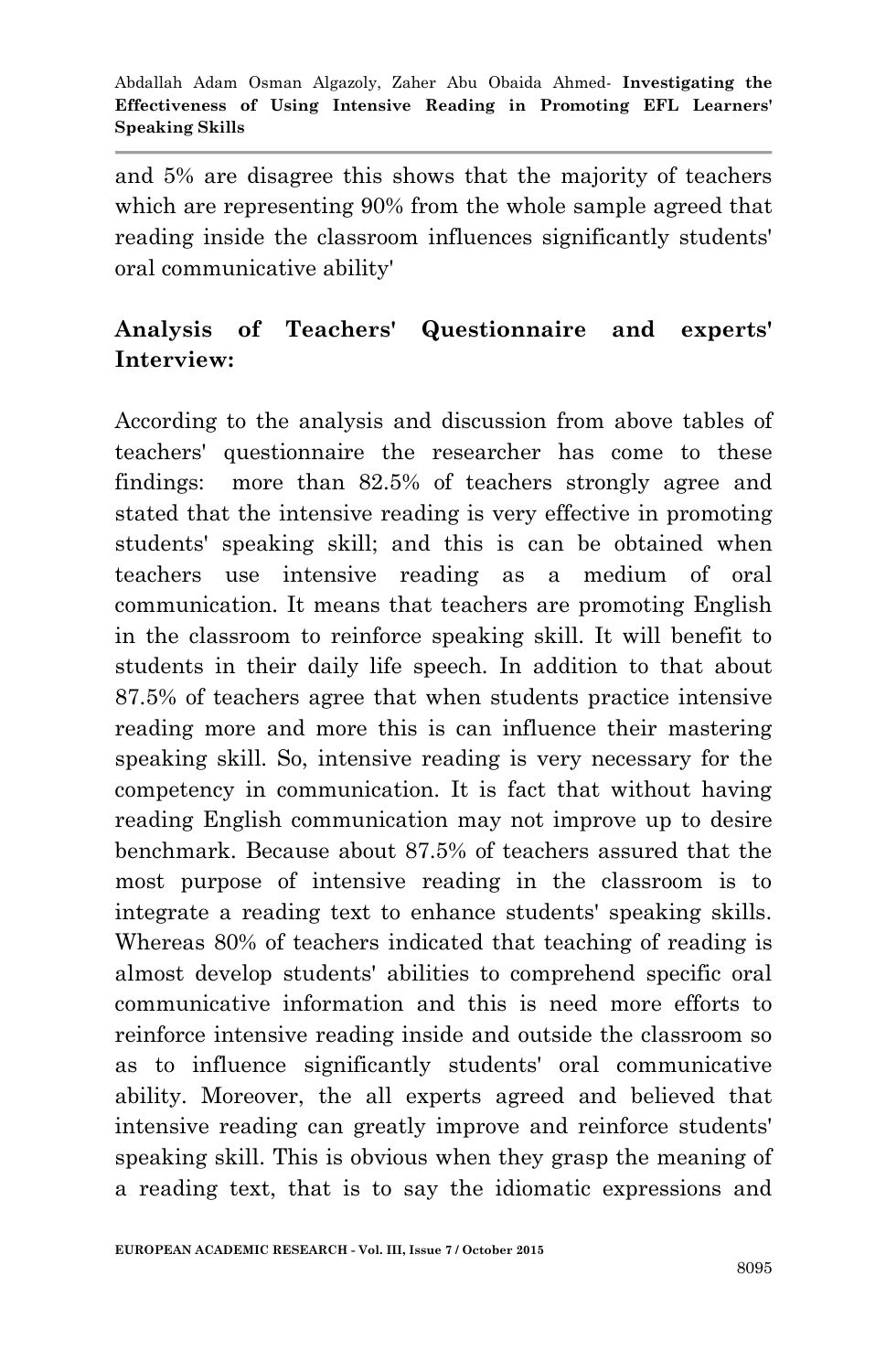phrasal verbs which we formed in the written text can also be expressed in the oral communication. Moreover, they assured that intensive reading increases students' command of vocabulary which they need and enable them to develop the oral communication. Furthermore, they advocated that students must be exposed to a wide variety of literature books to raise their reading task, and this is should be a part of their academic syllabus. According to the Urrutia & Vega (2006) study, the majority of students considered that speaking is the most complicated ability to work out; also, the researchers noticed that students sometimes spoke English, but the majority of them did not speak during the English class. The study shows that the main factors, such as: vocabulary, timidity and fear of being embarrassed. And 58% of students expressed that they preferred games to be implemented in the English class to improve their oral participation. It is quite clear that there is strongly relationship between intensive reading and speaking skill. So, I can say that students must be exposed to many techniques of teaching reading skill to enhance and develop their speaking skill because nowadays students are suffering more from speaking among themselves or others because of lack of self-confidence.

#### **REFERENCES**

- Alderson, J. C. (2000). *Assessing Reading*. Cambridge: Cambridge University.
- Bright, J. A., & G. P. McGregor. (1970). *Teaching English as a Second Language.* London: Longman.
- Chaney, A. L and Burk, T. L., (1998). Teaching oral communication in Grades K 8. Allyn and Bacon.